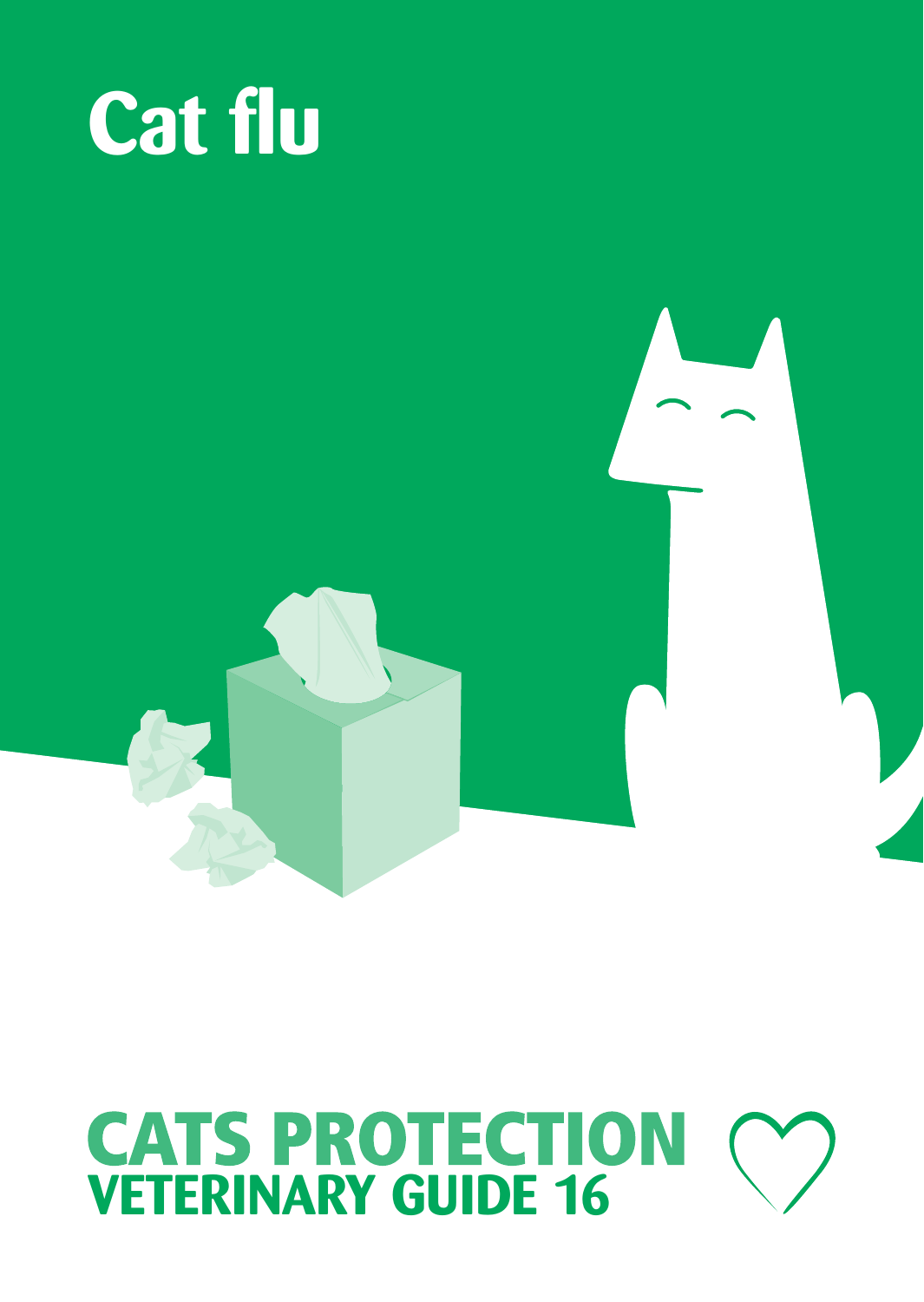Cat flu is a common illness that affects the upper respiratory tract of cats. It can be caused by a number of infectious agents, including viruses and bacteria and can be life threatening. Unfortunately, cat flu still persists, despite the availability of vaccines. The cats most severely affected include the very young, very old and those with a damaged immune system – immunosuppressed cats. Immunosuppressed cats include those infected with the feline leukaemia virus (FeLV), feline immunodeficiency virus (FIV), those with other serious illnesses and those receiving certain medication eg the drugs used in chemotherapy.

### **What causes cat flu?**

Around 80 per cent of cases of cat flu are caused by one of two viruses, feline herpesvirus (FHV) or feline calicivirus (FCV). The viruses may both be present and once they have damaged the lining of an infected cat's respiratory tract, the disease may be further complicated by additional bacterial infections. Other causes of cat flu include bacteria such as Chlamydophila felis – previously known as Chlamydia – and Bordetella bronchiseptica – the cause of kennel cough in dogs.

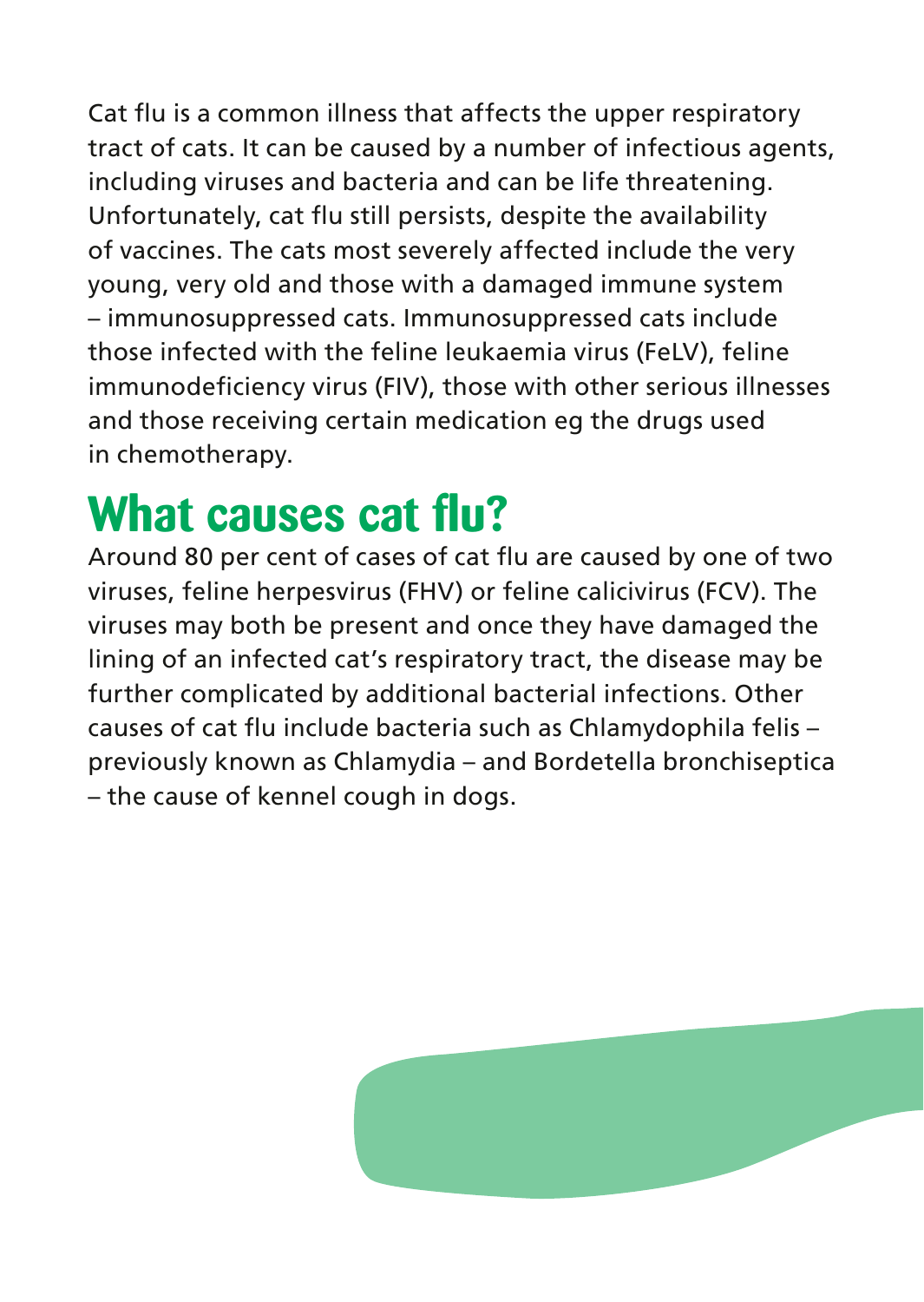#### **How is it spread?**

The flu viruses are spread in a number of ways, including:

- **•** direct contact with an infected cat which is showing signs of flu – the virus is present in an infected cat's tears, saliva and nasal discharge
- **•** sneezing can project the particles far enough to infect another nearby cat, but this route of infection is less common
- **•** indirect contact with an infected cat's secretions. The viruses can survive in the environment for up to a week and can be carried on clothing, people's hands, food bowls, grooming equipment and other objects – known as fomites
- **•** contact with a 'carrier' cat. These cats may be infected with and are carrying one or both of the cat flu viruses but are not showing signs of disease. During times of stress these cats may shed the virus and infect other cats

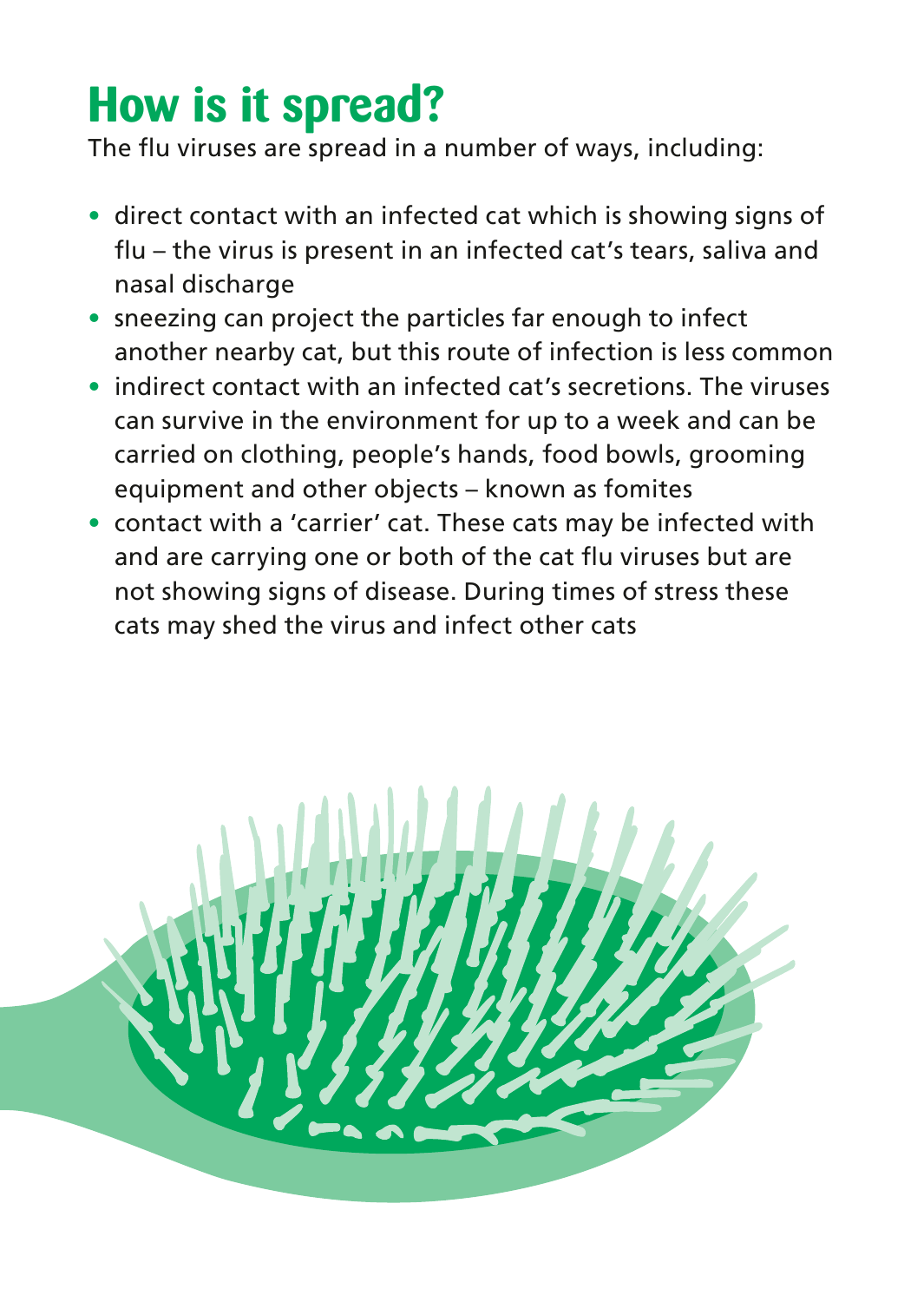#### **What are the signs?**

There are many signs to look out for, including:

- **•** sneezing
- **•** runny nose and eyes
- **•** dribbling
- **•** quiet and subdued behaviour
- **•** loss of appetite
- **•** high temperature
- **•** a cough or loss of voice
- **•** pneumonia

**FHV** can cause a severe and potentially life-threatening illness. Ulcers may form on the surface of the eye and the eyelids may become inflamed and swollen, becoming stuck to the surface of the eye. It can also lead to long-term eye complications causing pain and affecting vision and/or long-term infections following damage to the nasal passages and sinuses

**FCV** usually causes a milder form of cat flu. In kittens, it can cause lameness and a high temperature. In adults, sometimes the only sign of an FCV infection is painful ulcers, found on the tongue, roof of the mouth or the nose. Recently however, a more severe disease caused by FCV has been identified, termed virulent systemic disease (VSD) which is highly infectious and which has a much higher death rate (see later). FCV is also thought to be associated with feline chronic gingivostomatitis in some cats – see *Veterinary Guide: Teeth and oral health*.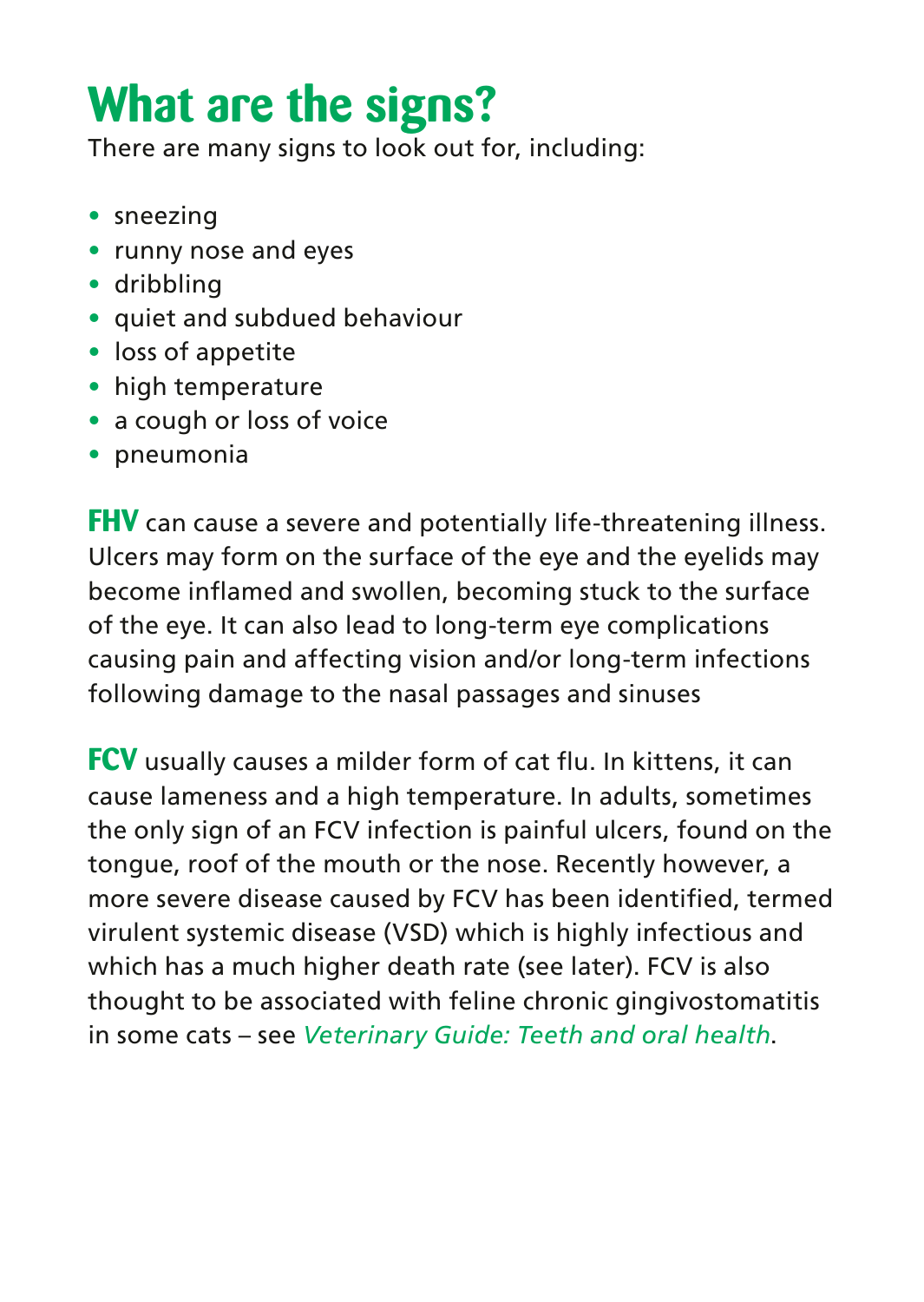**Chlamydophila** can produce a mild form of flu. Discharge and redness of the eyes is a common feature of this infection.

**Bordetella** causes flu-like signs like those described above but may also progress to the chest, causing a serious infection and a relatively high death rate in kittens. Cats infected with *Bordetella* may develop a cough.

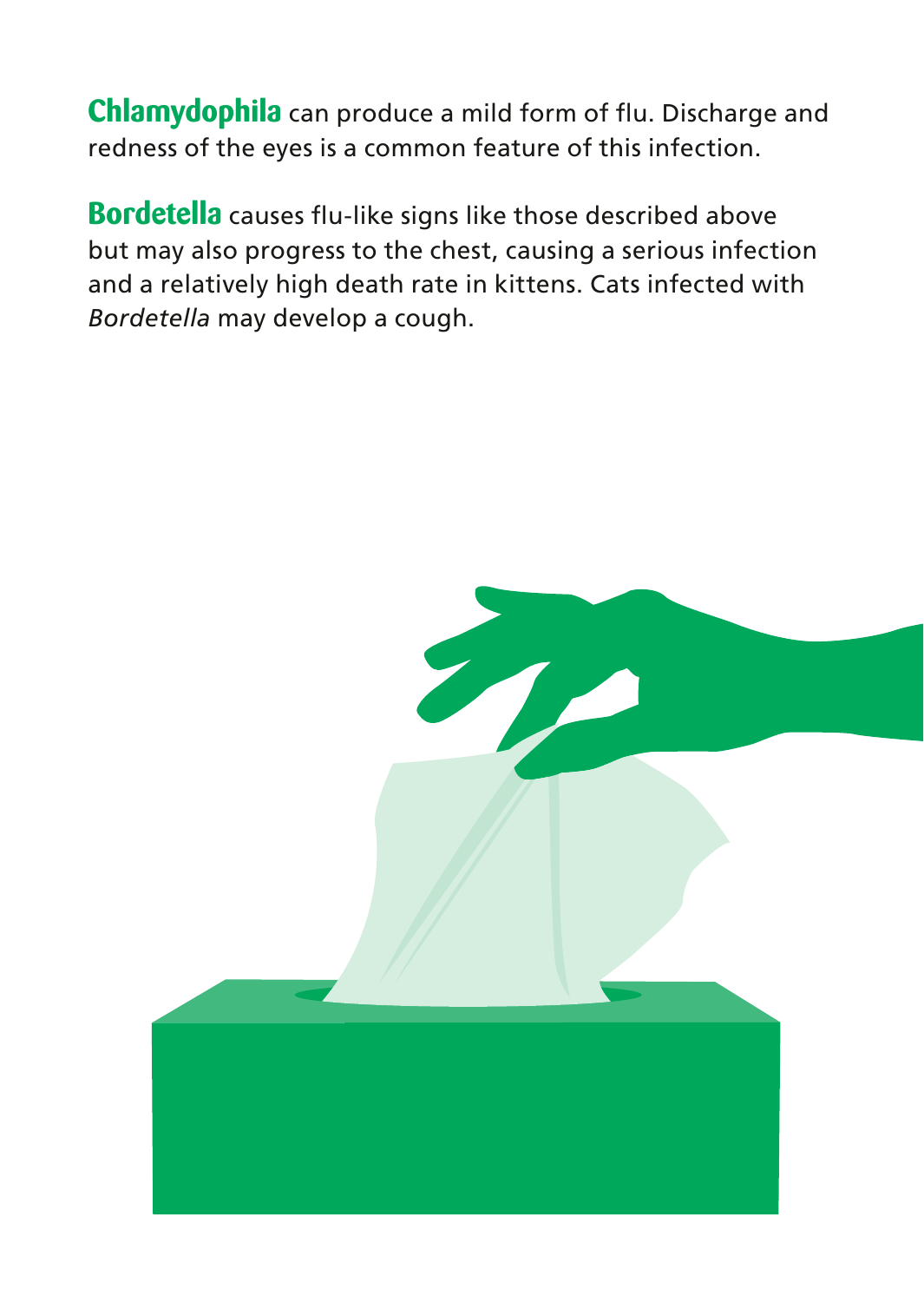# **How is it diagnosed?**

A diagnosis of cat flu is mainly based on the signs the cat is displaying. Your vet may take swabs from your cat's mouth, nose and eyes to be submitted to a laboratory where the virus or bacteria can be grown and identified.

### **How is it treated and managed?**

Your vet may prescribe symptomatic treatment to control the signs of cat flu and good nursing care is required. Some antiviral drugs or drugs to modulate the immune system may also help to control the infection, but are not currently licensed to treat cat flu. Infectious cats are rarely hospitalised because of the risk to other cats, so nursing care is usually done at home. Management of the condition includes:

- **•** keeping your cat quiet, warm and comfortable with easy access to their key resources, such as food, water, litter tray and a bed
- **•** minimising stress so keep other pets and noisy children away from the patient while they recuperate
- **•** removing discharge from their eyes and nose with a damp piece of cotton wool
- **•** relieving nasal congestion by placing your cat in a steamy bathroom or near to a bowl of hot water – always supervise your cat around hot water
- **•** encouraging eating by warming food or offering a range of foods little and often, particularly smelly and palatable food such as sardines. You may need to hand-feed them. If necessary, your vet may provide a special diet which can be syringe fed
- **•** ensuring that lots of clean, fresh drinking water is provided and your cat is encouraged to drink little and often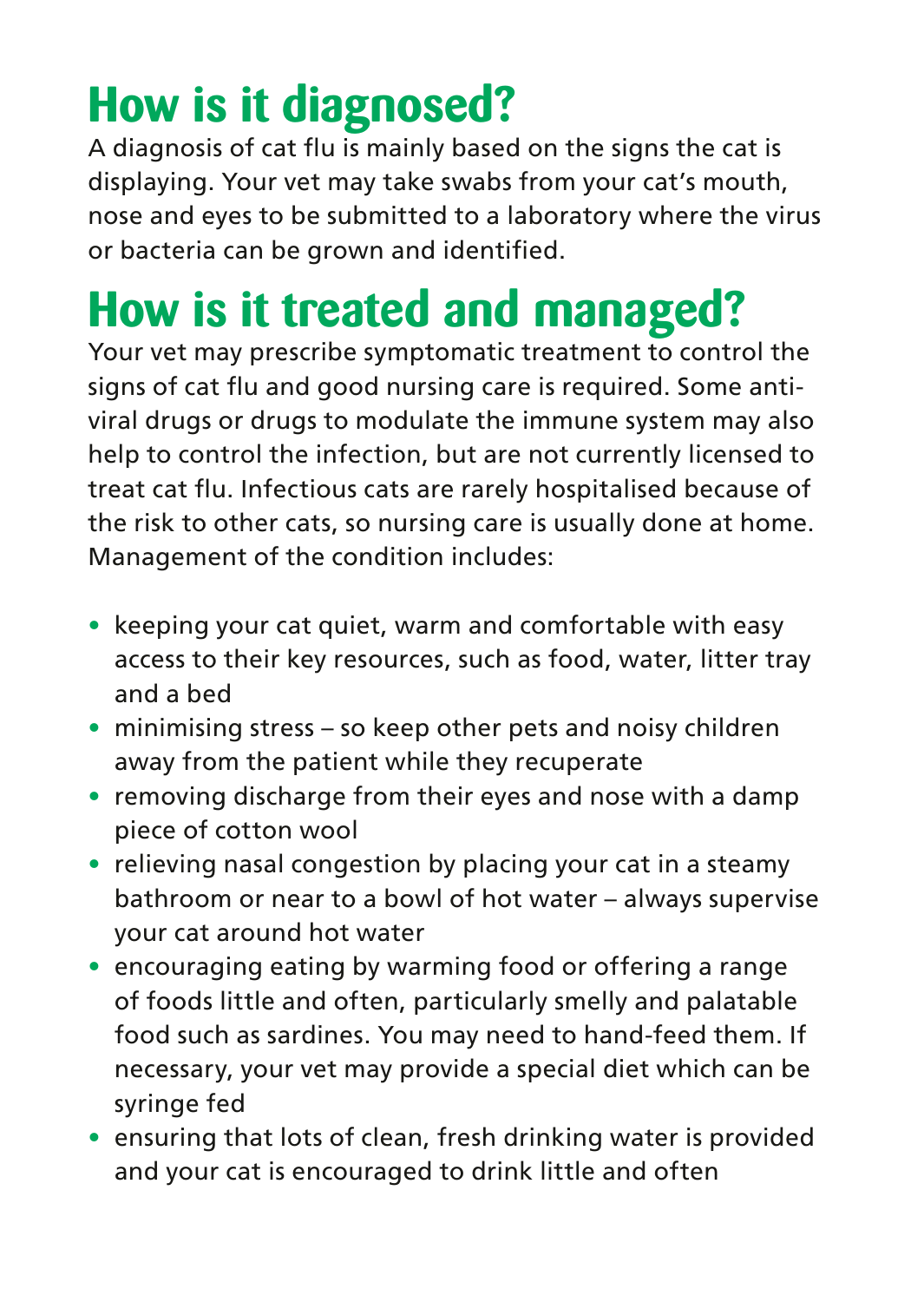- **•** treatment of any secondary bacterial infections with antibiotics
- **•** giving prescribed medication to help loosen and break up the nasal discharge and make breathing easier
- **•** administering eye ointments
- **•** giving antiviral medication which may help to reduce the severity of the symptoms
- **•** treating for an extended period with oral medication is usually required to clear infection with *Chlamydophila felis* – even after the signs of infection have gone – to prevent recurrence and prevent transmission to others – all cats in direct contact generally require treatment

If hospitalisation is required due to the severity of the flu, treatment may also include intravenous fluids via a drip for dehydrated cats and vitamin injections or drugs to help stimulate appetite. The infected cat may need to have a feeding tube placed if they are still reluctant to eat.

In multi-cat households it is recommended that infected cats are isolated and kept in a different room away from all noninfected cats. They should be provided with separate food bowls and litter trays and these should be disinfected with a suitable disinfectant as recommended by your vet. Healthy cats should be attended to first and separate clothing, footwear or overalls/aprons and gloves should be worn.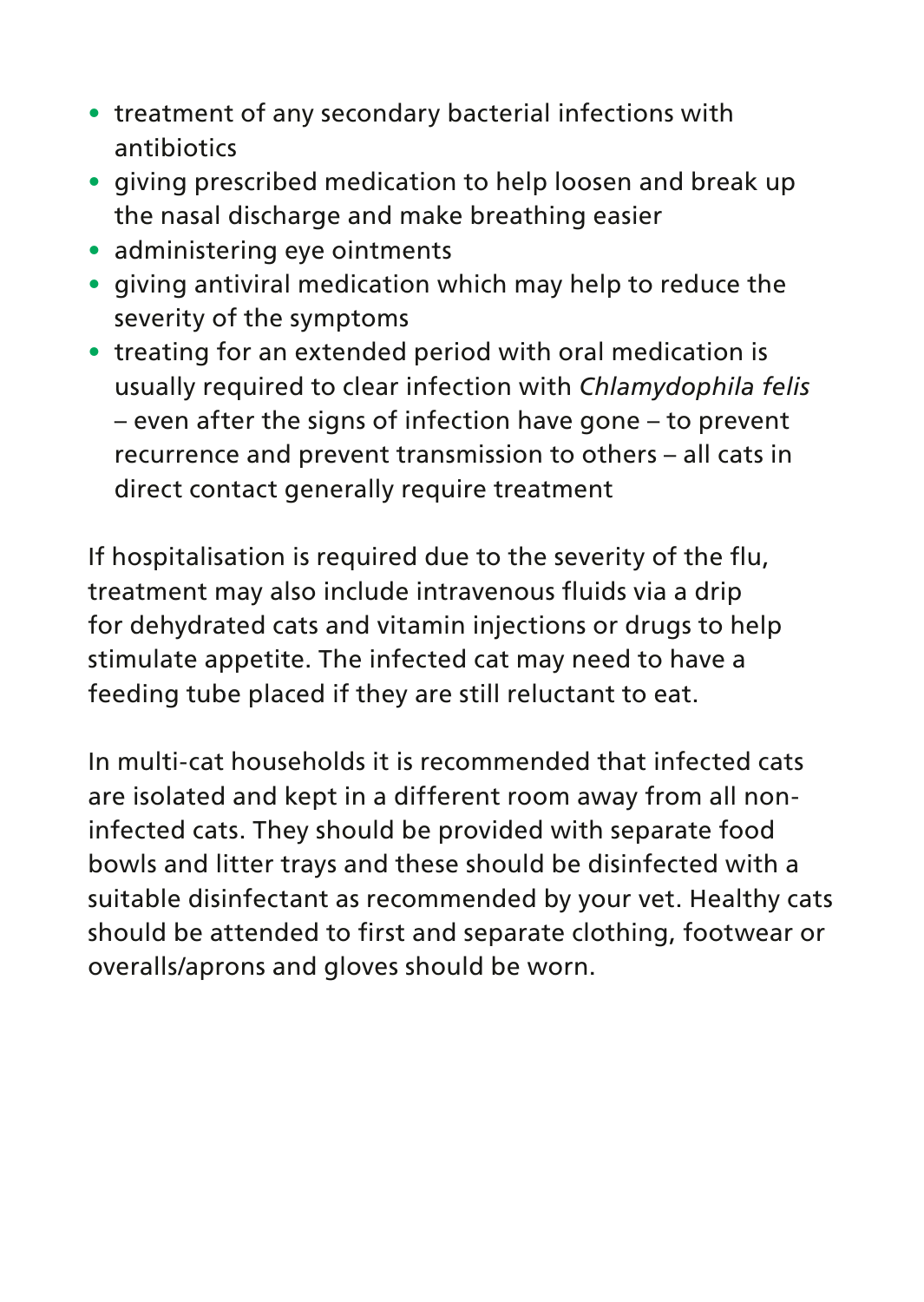# **What does the future hold?**

The majority of cats infected with FHV will recover, but this can take several weeks. Unfortunately, your cat may suffer ongoing problems, including permanent damage and inflammation of the lining of the nasal passages, eye, sinuses and airways due to inflammation and secondary bacterial infections. These infections leading to chronic rhinitis – inflammation of the nasal passages – or recurrent eye problems may require treatment on a regular basis.

On some occasions, cats may be so severely affected by an infection that they have to have one or both eyes removed. Early treatment is vital in preventing this outcome.

In addition, all cats infected with FHV remain infected for life, shedding the virus intermittently during their lifetime. At these times – usually occurring after a stressful experience and lasting for up to two weeks – your cat will be infectious but will not necessarily show the signs of flu.

In contrast, cats are able to clear FCV after a period of time – most cats will clear the infection and no longer be infectious after a few weeks or months. A small minority may remain infected for several years.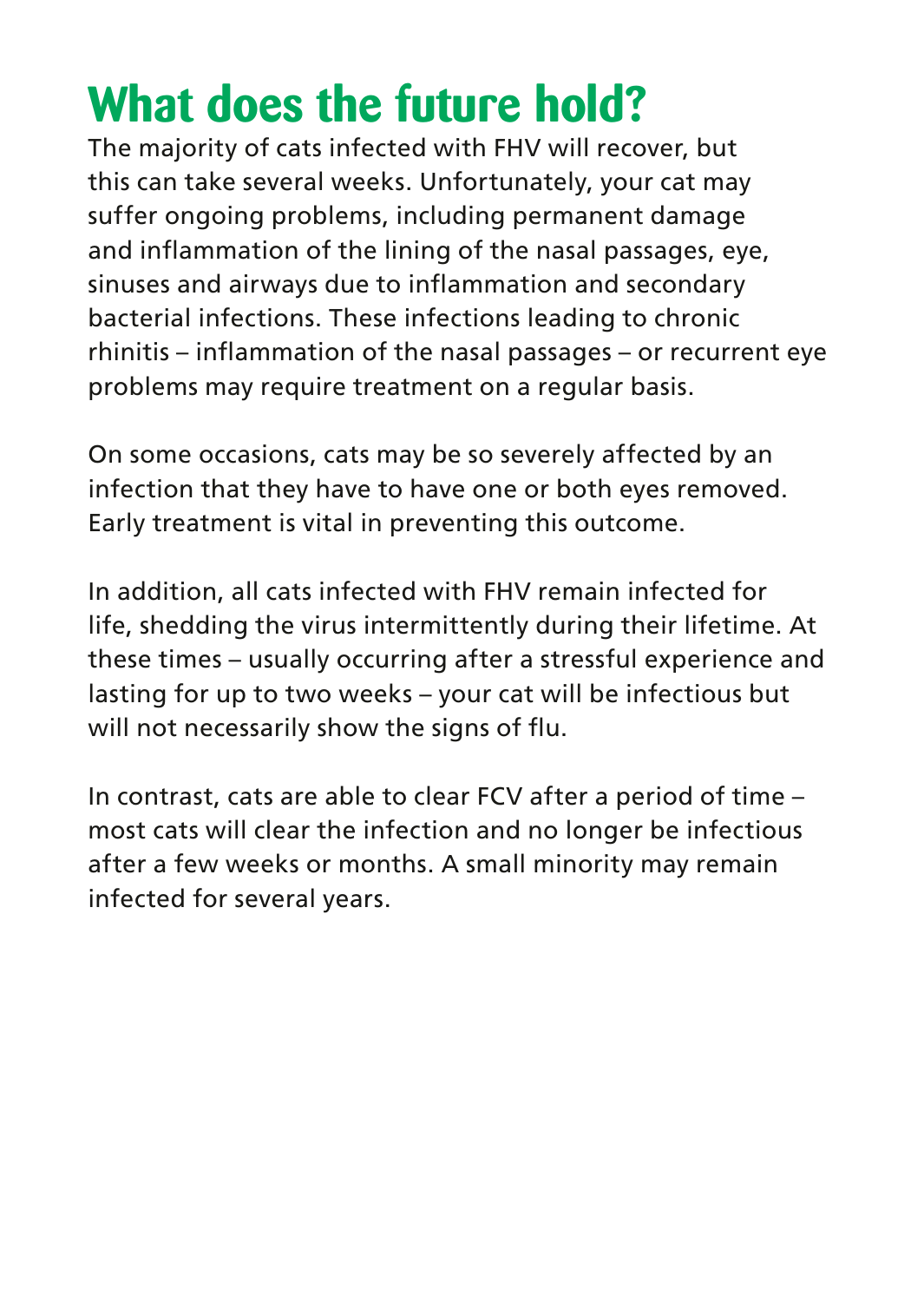# **Can I prevent cat flu?**

Regular vaccination against FHV and FCV is the most effective way of reducing the risk of developing cat flu. Vaccination can start at eight to nine weeks of age in kittens, with a second dose at 12 weeks. Boosters are required at regular intervals thereafter.

Flu vaccines are not always 100 per cent effective in preventing disease altogether but will usually prevent severe disease. If, in spite of vaccination, your cat does still develop a mild form of flu it will usually be milder and may be because:

- **•** There are many strains of FCV and vaccines may only protect against some of them
- **•** Your cat's immune system is overwhelmed if they are infected with a high dose of a very virulent virus
- **•** Your cat may have other disorders affecting their immune system reducing their immune response to infection
- **•** Your cat could already be an asymptomatic carrier of the flu viruses due to infection before vaccination

Vaccines against *Chlamydophila felis* and *Bordetella bronchiseptica* are also available, but are not usually given on a routine basis to all cats. Your vet will decide if these are necessary by evaluating your cat's lifestyle to assess the risk of infection.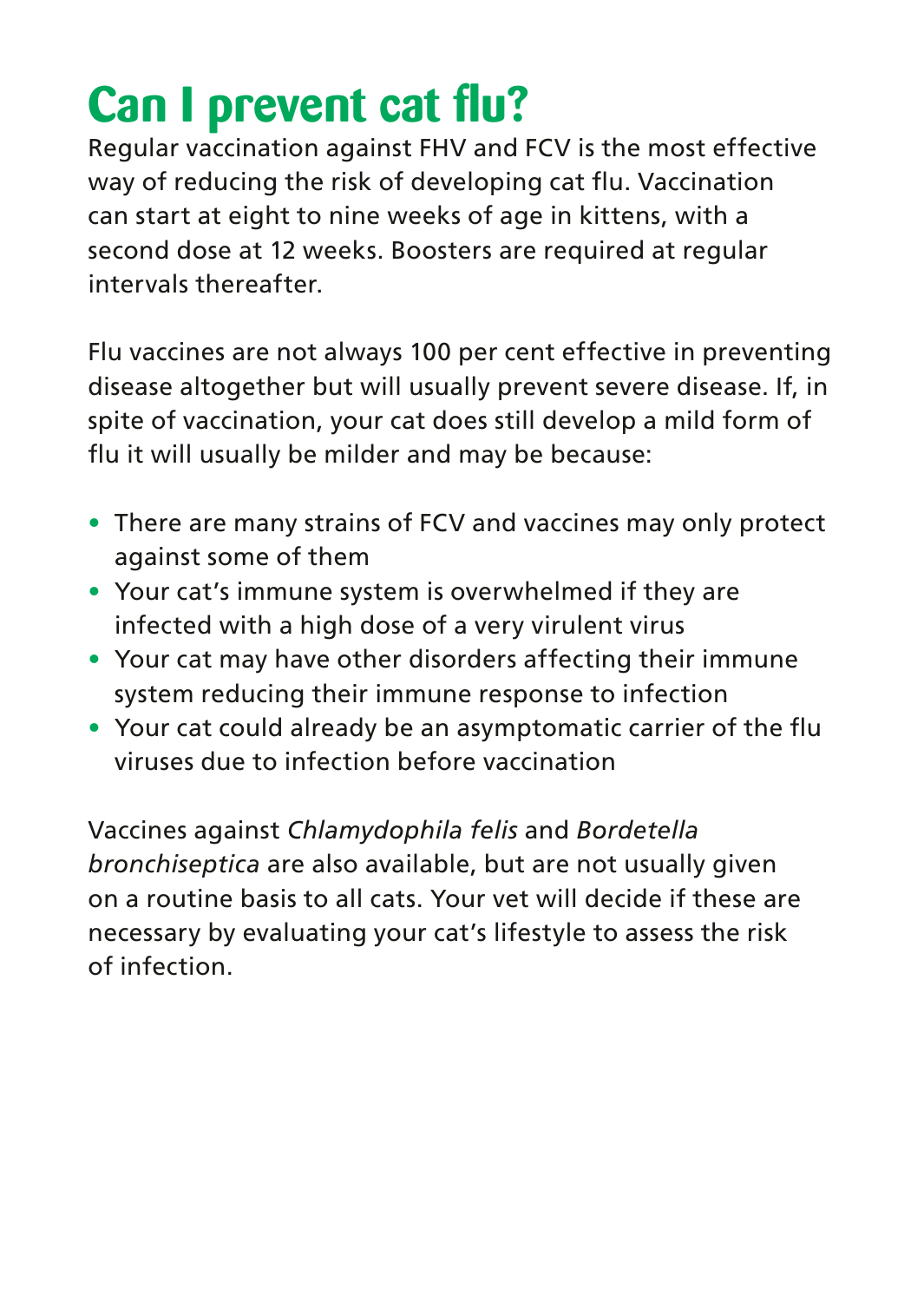# **Virulent systemic disease (VSD)**

The more potent disease caused by FCV which has emerged is known as virulent systemic disease (VSD). It has been identified in recent years in both the USA and UK and unfortunately has a high death rate of up to 70 per cent. Normal replication of the virus can lead to development of a virulent strain. Cats which become infected with this strain of FCV may have swelling of the face and paws, a high temperature and severe ulcers on the head, legs and feet. Jaundice – yellow gums, eyes and skin – along with bleeding from the mouth and nose may also be seen as the disease progresses. Unusually adult cats seem to be more commonly affected by this strain than kittens and even vaccinated cats can be afflicted. The VSD virus is readily transferred on people's clothing and hands, so strict barrier nursing and isolation of affected individuals is extremely important to try and limit the spread of this fatal disease. Each outbreak occurs as a result of mutation of FCV – often due to the mixing of cats carrying different strains of FCV – and this mutation in a single cat can then cause illness in other cats. Each outbreak is a unique event and fortunately seems to naturally burn out quickly, but it can be devastating for those cats and owners affected.

**Learn more about your cat online! Take a look at our free interactive tool to help you understand cats' origins and their behaviour within our homes. http://learnonline.cats.org.uk/content/ufo**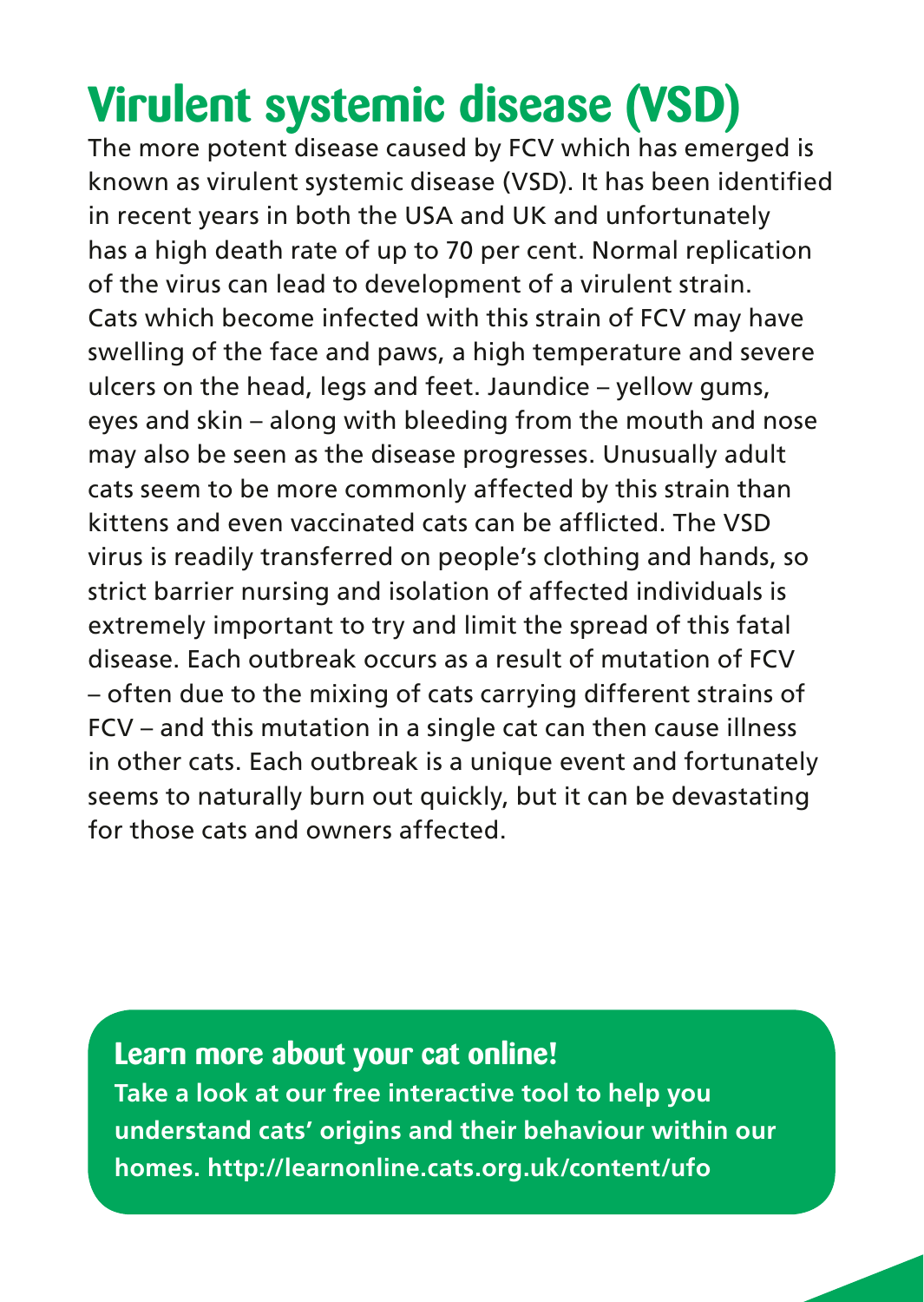